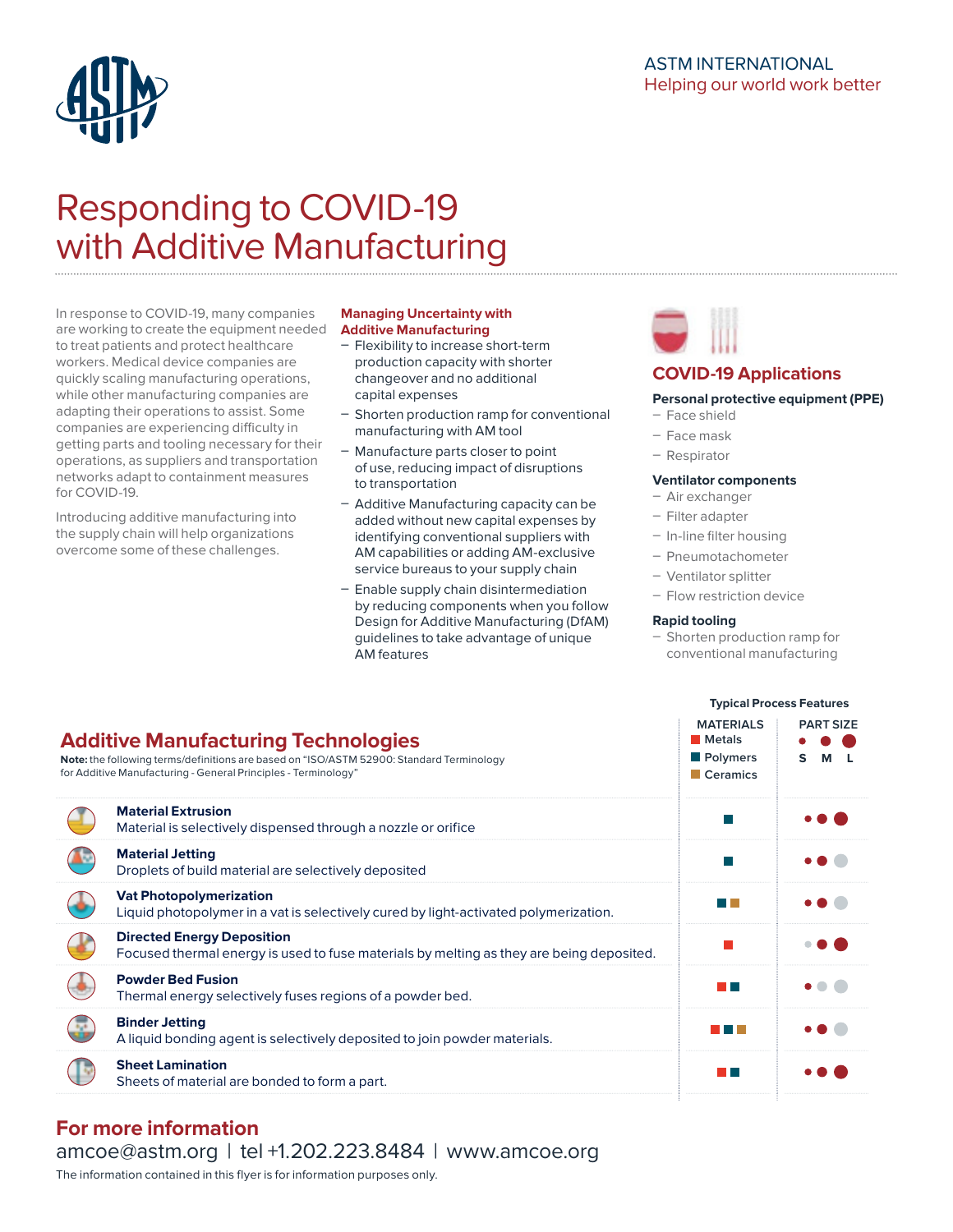

# ASTM INTERNATIONAL Helping our world work better

# COVID-19 EMERGENCY RESPONSE

# Design for Additive **Manufacturing**

In response to the COVID-19 emergency, many individuals/organizations are willing to help by sharing medical part designs.

Designers working on products to be fabricated with Additive Manufacturing (AM) should be aware of the unique capabilities and limitations of these processes. This brief guide draws from AM standards to provide guidance for designers responding to the needs of healthcare workers and patients during COVID-19.

The ultimate objective is to increase the quality of designs submitted (to the America Makes portal and other potential channels) and shorten the design review/selection process.

### Benefits of Design for Additive Manufacturing (DfAM)

- Reduce Costs
- Decrease Production Time
- **Improve Part Performance**
- Improve Material Performance
- Reduce Part Mass
- Reduce/Eliminate Post-Processing
- Reduce/Eliminate Assembly

**Recommendations**

#### **Common Design Issues**

Selected extracts from ISO/ASTM 52910:2018 (Clause 7. Warnings to designers)



DETAIL LOSS (POST-PROCESSING) Small features on parts can become degraded during part removal from the machine or during post-processing.



**CLEANLINESS** Loose residual material can remain on the part; in some applications additional cleaning measures may be required.



DETAIL LOSS (PART FILE)

Common file types define geometries by surface triangles. Triangle sizing has a significant impact on surface smoothness and accuracy.



BUILD ORIENTATION

Orientation of the part relative to the build plane influences the support structure, productivity, material usage, and part performance.





TRAPPED VOLUMES Design access to internal features to release trapped material



produced if units are not successfully communicated.



LAYERING/STAIR STEPS The layer-based process often leaves small surface transitions along the part surfaces.

Following DfAM guidelines and communicating with AM process specialists is critical to the success of the final parts. Published AM standards can provide more detailed guidance and additional considerations not covered here, such as:

> safety, permeability, recycling

**2. Materials** 

#### **1. Process limitations**

minimum feature sizes, surface finish

#### **3. Thermal effects**

shrinkage, distortion, residual stress

**4. Productivity**

nesting, process optimization

#### **Design for Additive Manufacturing Standards (ASTM F42.04)**

#### **ISO/ASTM 52900:2015**

Standard Terminology for Additive Manufacturing – General Principles – Terminology

**ISO/ASTM 52915:2016**  Standard Specification for Additive Manufacturing File Format (AMF) Version 1.2

**ISO/ASTM 52910-1:2018** Additive manufacturing — Design — Requirements, guidelines and recommendations

#### **ISO/ASTM 52911-1:2019**

Additive manufacturing — Design — Part 1: Laser-based powder bed fusion of metals

**ISO/ASTM 52911-2:2019(E)**

Additive manufacturing — Design — Part 2: Laser-based powder bed fusion of polymers

**ISO/ASTM 52901:2016**  Standard Guide for Additive

Manufacturing – General Principles – Requirements for Purchased AM Parts

#### **For more information**  amcoe@astm.org tel +1.202.223.8484 [www.amcoe.org](mailto:www.amcoe.org?subject=)

The information contained in this flyer is for information purposes only.



UNITLESS PART FILES Common file types are unitless, and under or oversized parts may be



Reference AM standards for guidelines and recommendations.

Design slots or holes for material removal. Ensure post-processing includes thorough part cleaning and plug any holes at this stage, if needed.



Use the standardized .AMF part file which describes an object for AM processing in more detail than .STL ISO/ASTM 52915:2016(E).



Communicate with the additive manufacturing engineer to orient the part in the build chamber to minimize the impact of these features.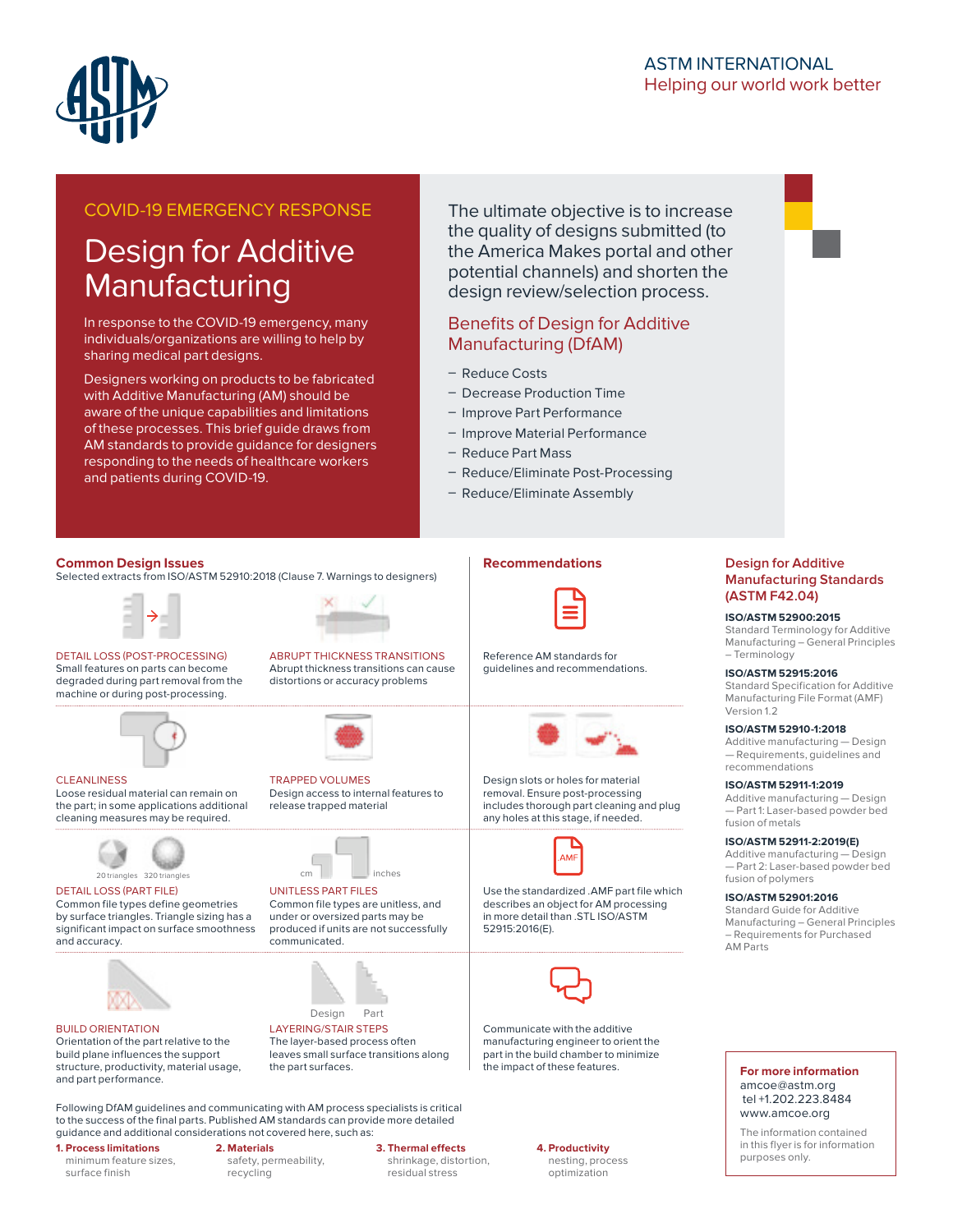

# Additive Manufacturing Community Response to COVID-19





The Federal Drug Administration (FDA) has published a FAQ on 3D Printing Medical Devices, Accessories, Components, and Parts during the COVID-19 Pandemic

#### LEARN MORE

[www.fda.gov/medical-devices/3d-printing-medical](http://www.fda.gov/medical-devices/3d-printing-medical-devices/faqs-3d-printing-medical-devices-accessories-components-and-parts-during-covid-19-pandemic)[devices/faqs-3d-printing-medical-devices-accessories](http://www.fda.gov/medical-devices/3d-printing-medical-devices/faqs-3d-printing-medical-devices-accessories-components-and-parts-during-covid-19-pandemic)[components-and-parts-during-covid-19-pandemic](http://www.fda.gov/medical-devices/3d-printing-medical-devices/faqs-3d-printing-medical-devices-accessories-components-and-parts-during-covid-19-pandemic)



ASTM International is providing no-cost public access to important ASTM standards used in the production and testing of personal protective equipment - including face masks, medical gowns, gloves, and hand sanitizers - to support manufacturers, test labs, health care professionals, and the general public as they respond to the global COVID-19 public health emergency.

#### LEARN MORE

[www.astm.org/COVID-19](http://www.astm.org/COVID-19)

- F42: Additive Manufacturing **[Technologies](http://www.astm.org/committee/F42.htm)**
- F04: Medical and Surgical Materials [and Devices](http://www.astm.org/committee/F04.htm)
- F23: Personal Protective Clothing [and Equipment](http://www.astm.org/committee/F23.htm)
- [D11: Rubber and Rubber-like Materials](http://www.astm.org/committee/D11.htm)
- E35: Pesticides, Antimicrobials, and [Alternative Control Agents](http://www.astm.org/committee/E35.htm)



ASTM Additive Manufacturing Center of Excellence (AM CoE) brings together industry, government, and academia to optimize the AM R&D and standards development processes. By tightly coupling these processes, standards get into the hands of those who need them faster, drastically reducing AM time to market and increasing widespread adoption.

- Establish standards, certification, and qualification for repeatable, consistent parts and processes
- Prevent gaps and duplication of work in a dynamic, fast-paced technology space
- Identify challenges that can be solved with technological improvement

LEARN MORE [www.amcoe.org](http://www.amcoe.org)